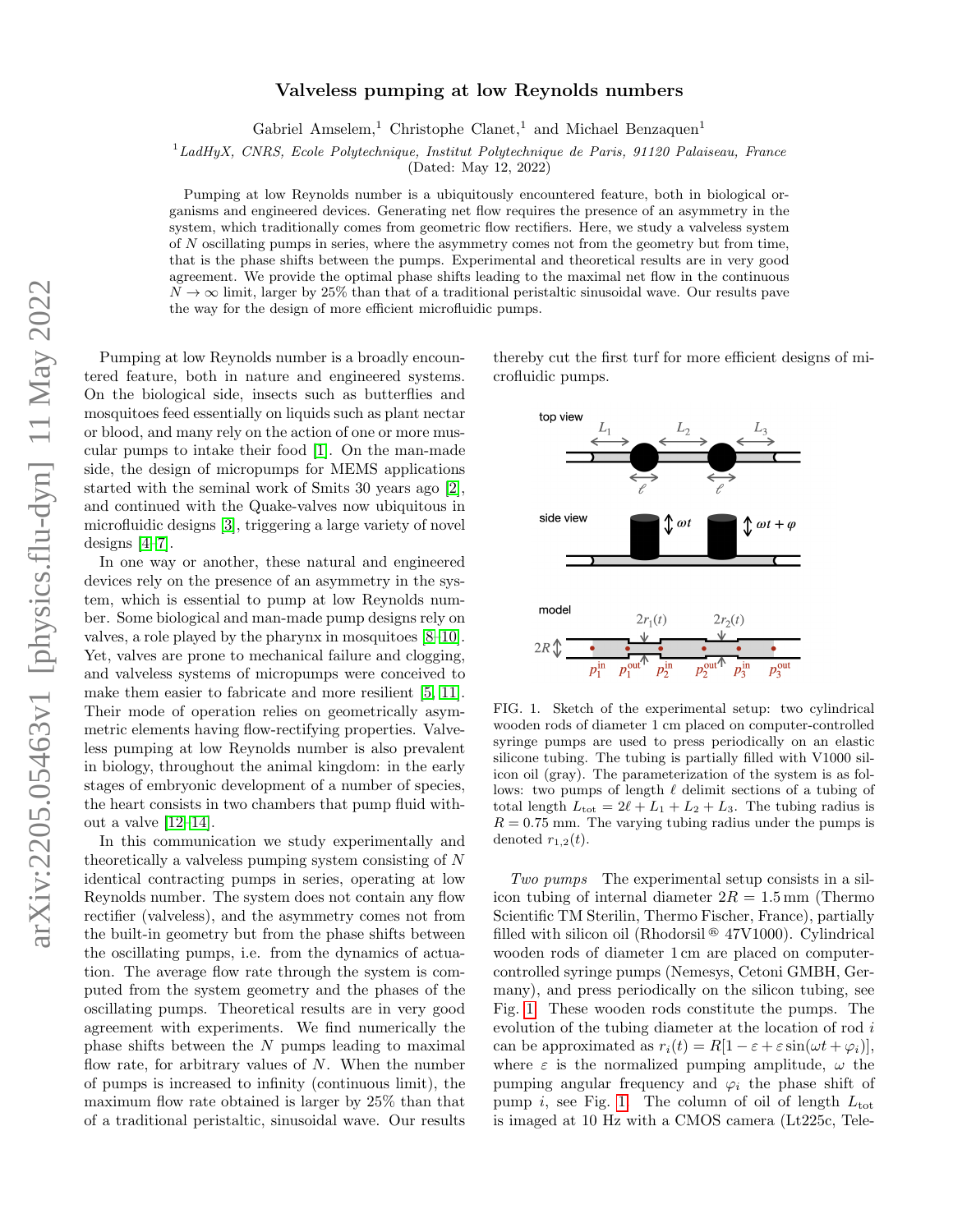

<span id="page-1-0"></span>FIG. 2. (a) Oscillating position of the oil/air meniscus when one pump presses periodically on the silicone tubing, with a period  $T = 5$  s. (b) When two pumps press periodically on the silicone tubing, the position of the meniscus shows a net drift superposed on oscillations at the forcing period. The drift direction depends on the sign of the phase shift  $\Delta\varphi = \varphi_1 - \varphi_2$ between the two pumps. (c) Evolution of the mean drift speed  $v_{\text{exp}}$  as a function of the phase shift  $\Delta\varphi$ . Points: experimental data. Line: fit to a sine function.

dyne Lumenera, Canada), and the position of the oil/air interface is followed over time.

When only one pump is actuated, the oil/air meniscus moves periodically and symmetrically left and right at the forcing frequency, leading to on average zero net flow through the system, see Fig. [2a](#page-1-0). This is typical of the reversible behavior of flows at low-Reynolds number: in the absence of inertia, a symmmetric forcing on the fluid does not lead to any net flow  $[15]$ . The amplitude a of the oscillations enables us to estimate the normalized pumping amplitude  $\varepsilon = 1 - \sqrt{1 - a/\ell}$ , where  $\ell = 1$  cm is the diameter of the wooden rod, and so the size of the pumping region (see the Supplementary Material for details).

When two pumps are actuated, the meniscus still moves periodically left and right at the forcing frequency, but in the presence of an additional, slower drift. The amplitude and direction of the drift depend on the phase shift  $\Delta \varphi = \varphi_1 - \varphi_2$  between the two pumps, see Fig. [2b](#page-1-0). The drift velocities of the meniscus are extracted from kymographs of the experiment, for all values of the phase shifts tested. The drift velocity  $v$  shows a sinusoidal dependency on the phase shift  $\Delta\varphi$ , see Fig. [2c](#page-1-0), with no drift for  $\Delta \varphi = 0, \pm \pi$ , and a maximum drift for  $\Delta \varphi = \pm \pi/2$ . This can be intuitively understood by seeing that when the two pumps are in phase opposition  $(\Delta \varphi = \pm \pi)$ , the fluid pushed by one pump fills up the space of the tube under the second pump, resulting in a reversible situation and so an absence of net flow. When the phase shift is  $\Delta \varphi = \pm \pi/2$ , the pump in phase retardation pushes the fluid preferentially away from the other pump, in a discretized version of peristaltic pumping.

Two pumps theory The flow generated by the pumps can be calculated under the assumption of small deformations  $\varepsilon \ll 1$ . Consider the valveless system of two

pumps pushing on a tubing of radius  $R$  and total length  $L_{\text{tot}}$ , as shown in Fig. [1.](#page-0-0) The pumps have a length  $\ell$ , and the radius of the tubing at the location of the pumps is  $r_i(t)$ ,  $i = 1, 2$ . The tubing is delimited by the pumps into three sections of length  $L_1$ ,  $L_2$  and  $L_3$ . The total length of the tubing is then  $L_{\text{tot}} = L_1 + L_2 + L_3 + 2\ell$ . The pressures at the inlet and outlet of the  $i$ -th section are  $p_i^{\text{in}}(t)$  and  $p_i^{\text{out}}(t)$ , respectively (see bottom panel in Fig. [1\)](#page-0-0). At low Reynolds numbers and in the cylindrical geometry presented here, flows obey Poiseuille's law, so that the flow rate  $Q_i(t)$  in channel i is linked to the pressures  $p_i^{\text{in}}(t)$  and  $p_i^{\text{out}}(t)$  through:

<span id="page-1-1"></span>
$$
\forall i \in [1,3], \qquad Q_i(t) = k_i [p_i^{\text{in}}(t) - p_i^{\text{out}}(t)], \qquad (1)
$$

where  $k_i = \pi R^4/8\eta L_i$  is the resistivity of the channel. The flow rates between adjacent channels are related by mass conservation:

$$
\forall i \in [1, 2], \qquad Q_i(t) - Q_{i+1}(t) = 2\ell \pi r_i(t)\partial_t r_i. \tag{2}
$$

Last, the flow in channel  $i$  can be expressed as a function of the resistivity  $\kappa_i(t) = \pi r_i(t)^4/8\eta l$  of pump  $i \in [1, 2]$ :

<span id="page-1-2"></span>
$$
Q_i(t) = \kappa_i(t)[p_i^{\text{out}}(t) - p_{i+1}^{\text{in}}(t)] + \ell \pi r_i(t)\partial_t r_i.
$$
 (3)

Equations  $(1)-(3)$  $(1)-(3)$  $(1)-(3)$  constitute a linear system of 7 scalar equations. The pressures are imposed to be identical at the inlet and outlet of the system:  $p_1^{\text{in}}$  =  $p_3^{\text{out}} = p_0$ . We solve for the 7 unknown variables  $(Q_1, Q_2, Q_3, p_1^{\text{out}}, p_2^{\text{in}}, p_2^{\text{out}}, p_3^{\text{in}})$ , looking for a solution to the equations when pumps are forced sinusoidically:  $r_i(t) = R [1 - \varepsilon + \varepsilon \cos(\omega t + \varphi_i)].$ 

The time-averaged flow  $\overline{Q}_1 = \overline{Q}_2 = \overline{Q}_3 := \overline{Q}$  is found to depend on the phase difference  $\Delta \varphi = \varphi_1 - \varphi_2$  between the two pumps through:

$$
\bar{Q}(\Delta\varphi) = \frac{4\pi R^2 \ell^2 (L_{\text{tot}} - \ell - L_2)}{L_{\text{tot}}^2} \omega \varepsilon^2 \sin \Delta\varphi + \mathcal{O}(\varepsilon^3). \tag{4}
$$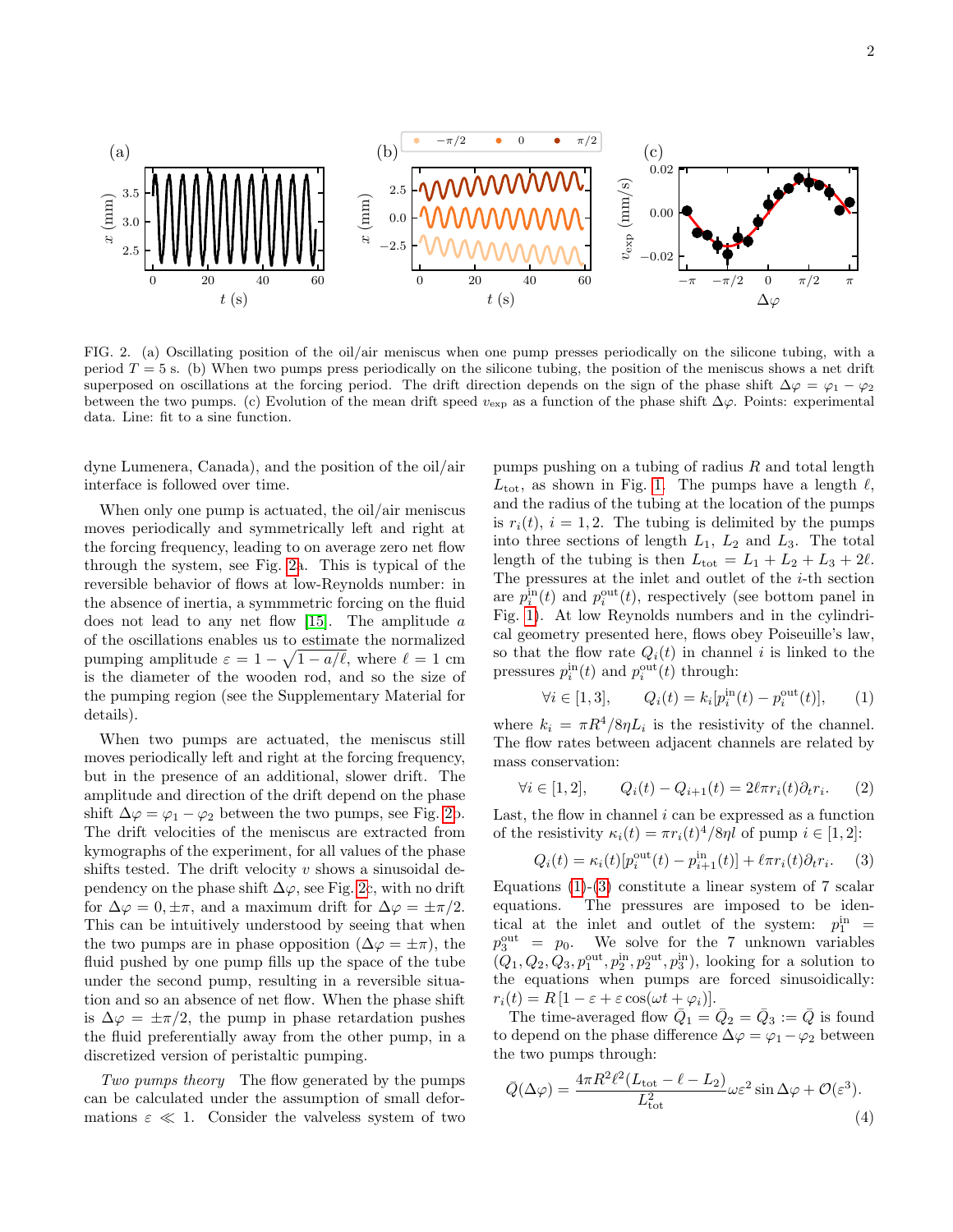The average flow velocity  $v_{\text{theor, 2 pumps}} = \bar{Q}/\pi R^2$  in the tubing is then given by:

$$
v_{\text{theor, 2 pumps}} = 4(L_{\text{tot}} - \ell - L_2) \frac{\ell^2}{L_{\text{tot}}^2} \omega \varepsilon^2 \sin \Delta \varphi + \mathcal{O}(\varepsilon^3). \tag{5}
$$

We recover the experimentally observed dependency of the flow speed on the sine of the phase difference  $\sin \Delta \varphi$ . The flow speed is proportional to the forcing frequency  $\omega$ , as can be expected for low-Reynolds flows, and depends on a geometric prefactor that involves the ratio of the pump size  $\ell$  to the total length of the fluid column  $L_{\text{tot}}$ : the larger the fraction of the fluid being pressed by the pumps, the more efficient the pumping. Note that  $\ell =$  $L_{\text{tot}}/2$  at most, for which the flow speed saturates to its maximum value. Last, note that pumping is a secondorder effect in  $\varepsilon$ .

Experiments are repeated for different values of  $\varepsilon$ ,  $L_{\text{tot}}$ and  $\Delta\varphi$ , and the experimental drift velocities of the oil are plotted as a function of the theoretical velocities in Fig. [3a](#page-2-0). We find good agreement between the secondorder theory and experiments for small values of  $\varepsilon \leq 0.2$ , and deviation from the second-order theory for higher values of  $\varepsilon$ , which results in the S-shape curve in Fig. [3a](#page-2-0). Solving the equations of fluid motion up to order  $\mathcal{O}(\varepsilon^3)$ and comparing the experiments to the third-order theory gives very good agreement for all parameters tested, up to a numerical prefactor, see Fig. [3b](#page-2-0). The experimental speed is  $\approx 3$  times smaller than predicted by theory, see Fig. [3b](#page-2-0). This can most likely be attributed to viscous dissipation in the meniscus [\[16\]](#page-5-6). The expression for the theoretical speed up to third order in  $\varepsilon$  is given in the Supplementary Material.

Three pumps The theory can be extended to a system of  $N$  pumps in series (see below). In particular, for a system of 3 identical pumps, and using the same notations as above, the average flow velocity is found to be:

<span id="page-2-1"></span>
$$
v_{\text{theor, 3 pumps}} = \frac{\ell^2}{L_{\text{tot}}^2} \omega \varepsilon^2 \left[ a_1 \sin(\varphi_1 - \varphi_2) + a_2 \sin(\varphi_1 - \varphi_3) + a_3 \sin(\varphi_2 - \varphi_3) \right] + \mathcal{O}(\varepsilon^3), \quad (6)
$$

where the  $a_i$  are geometrical prefactors that have the dimension of a length, and  $\varphi_i$  is the phase shift of pump i (see Supp. Mat. for the expressions of the  $a_i$ ). The validity of this prediction is tested by mounting a system with 3 pumps, where the forcing amplitude  $\varepsilon$ , the length of the column of oil  $L_{\text{tot}}$ , and the phase shifts  $\varphi_1$ and  $\varphi_2$  are systematically varied. Experimental results are in very good agreement with theoretical predictions, up to a numerical prefactor, see Fig. [4.](#page-3-0) As for the system with two pumps, the experimental velocities for the three-pump device are smaller than theoretical predictions, again most likely due to viscous dissipation in the meniscus (see black dashed line in Fig. [4\)](#page-3-0).

N pumps Is pumping more efficient when more pumps are added to the system? To answer this ques-



<span id="page-2-0"></span>FIG. 3. Comparison between the experimental and theoretical flow speeds (points), for a system of two pumps. The normalized pumping amplitude  $\varepsilon$  is color-coded, different symbols are for different lengths of liquid column  $L_{\text{tot}}$ . Other parameters:  $2R = 1.5$  mm,  $l = 1$  cm,  $L_2 = 3$  cm. (a) Experimental vs. theoretical speed calculated up to  $\mathcal{O}(\varepsilon^2)$ . The dashed line is the best fit to data with  $\varepsilon \leq 0.2$ . (b) Experimental vs. theoretical speed calculated up to  $\mathcal{O}(\varepsilon^3)$ . The dashed line is the best fit to all data.

tion, consider a system of  $N$  identical pumps of length  $\ell$  in series, actuated sinusoidally. For simplicity, we now consider that all subsections of the tubing have the same length L, and so the same resistivity  $k = \pi R^4/8\eta L$ . The total length of the tubing is then  $L_{\text{tot}} = N \ell + (N + 1)L$ . Similarly to Eq. [\(1\)](#page-1-1)-[\(3\)](#page-1-2), there are now  $3N+1$  equations to solve in order to compute the flow rate:

$$
\forall i \in [1, N+1], \quad Q_i(t) = k[p_i^{\text{in}}(t) - p_i^{\text{out}}(t)]. \tag{7a}
$$

$$
\forall i \in [1, N], \quad Q_i(t) - Q_{i+1}(t) = 2\ell \pi r_i(t)\partial_t r_i,\tag{7b}
$$

$$
Q_i(t) = \kappa_i(t)[p_i^{\text{out}}(t) - p_{i+1}^{\text{in}}(t)] + \ell \pi r_i(t)\partial_t r_i.
$$
 (7c)

The same pressure is imposed at the inlet and the outlet  $(p_1^{\text{in}} = p_{N+1}^{\text{out}} = p_0)$ , and the system of equations is solved for the  $3N + 1$  unknown variables  $(Q_1, \dots, Q_N, p_1^{\text{out}}, p_2^{\text{in}}, p_2^{\text{out}}, \dots, p_N^{\text{out}}, p_{N+1}^{\text{in}}),$ when pumps are forced sinusoidically  $r_i(t)$  $R\left[1-\varepsilon+\varepsilon\sin(\omega t+\varphi_i)\right].$ 

The average flow rate over one period  $T$  through a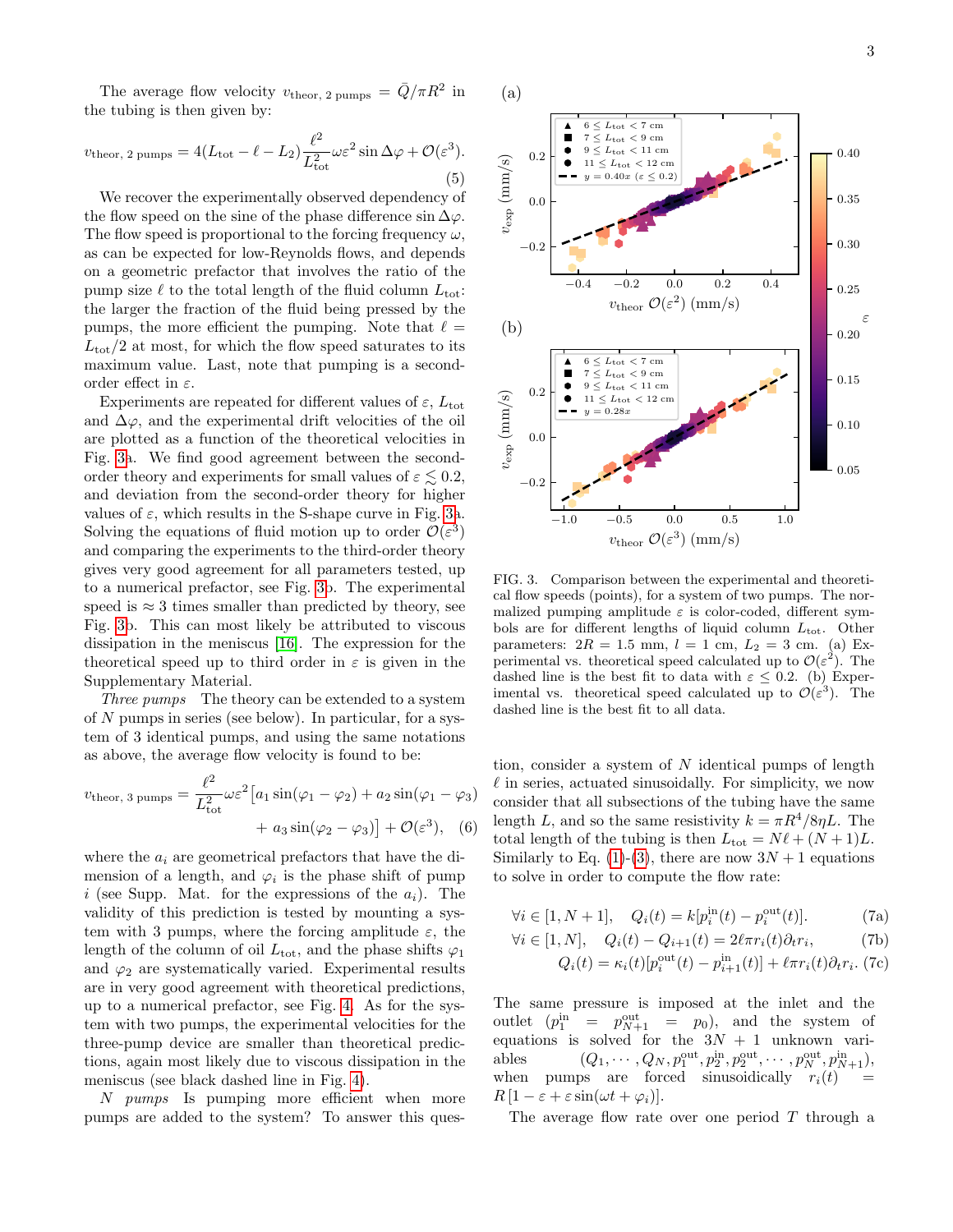

<span id="page-3-0"></span>FIG. 4. Comparison between the more than 200 experimental flow speed values measured and the theoretical speed values (points), for a system of three pumps. The normalized pumping amplitude  $\varepsilon$  is color-coded. The liquid length  $L_{\text{tot}}$  was varied between 13 and 18 cm. Other parameters:  $2R = 1.5$  mm,  $l = 1$  cm. Theoretical speed calculated up to  $\mathcal{O}(\varepsilon^2)$ , according to Eq. [\(6\)](#page-2-1). The dashed line is the best fit to all data.

system of  $N$  pumps is found to be:

$$
\bar{Q}(\{\varphi_i\}) = 4\pi R^2 \ell \omega f_N(\varepsilon, b, \{\varphi_i\}) + \mathcal{O}(\varepsilon^3), \qquad (8)
$$

where we have introduced  $b = \ell/L$ , the ratio of the pump dimension to that of the tubing sections, and

$$
f_N(\varepsilon, b, \{\varphi_i\}) = \frac{b}{(Nb + N + 1)^2} \times \left(\sum_{M=1}^{N-1} (M(b+1) + 1) \sum_{i=1}^{M} \sin(\varphi_i - \varphi_{i+N-M})\right) \varepsilon^2 + O(\varepsilon^3).
$$
\n(9)

The flow rate therefore depends on the phase shifts between the pumps, and on the aspect ratio  $b = \ell/L$ ; it increases linearly with b for small b and saturates for  $b \gg 1$ , when the pumps essentially press on the entire length of the tubing.

The phase shifts giving the maximal flow rate for a given aspect ratio b were obtained numerically. For the particular case of  $N = 2$  pumps, the maximum flow rate is obtained for  $\Delta \varphi = \pm \pi/2$ , independent of the aspect ratio b. For  $N > 2$  pumps, the combination of phase shifts leading to the maximum flow rate depends slightly on the aspect ratio b. For a system of  $N \geq 3$  pumps, the optimal phase shifts depend on the aspect ratio  $b$ , albeit only weakly (for  $N = 3$  pumps, varying b over 10 orders of magnitude changes the optimal values of the phase shifts by  $\approx 5\%$ ). Actually, for all tested values of  $N \geq 3$ , the optimal phases shifts are essentially constant for  $b \ll 1$  and  $b \gg 1$ , and undergo a small variation when the aspect ratio b goes from 0.1 to 10.

Because the energy needed to actuate  $N$  pumps increases linearly with  $N$ , to compare the efficiency of pumping as a function of the number of pumps, it is necessary to impose a forcing that depends on N:  $\tilde{r}_i(t)$  =  $R[1-\varepsilon/\sqrt{N}+\varepsilon/\sqrt{N}\sin(\omega t+\varphi_i)].$  Such a forcing ensures that the total energy spent is the same for all systems of pumps. The flow rate in the system is then simply given by  $Q({\varphi_i}) = Q({\varphi_i})/N$ .

The maximal flow rate in the system  $\tilde{Q}_{\text{max}}(N)$  increases with the number of pumps  $N$  until saturation in the continuous limit  $(N \to \infty)$ , see black markers in Fig. [5a](#page-4-6). The maximal flow rate in a system of 2 pumps is  $\approx 60\%$  as large as in the continuous limit. The increase in flow rate is very steep when  $N$  initially increases: the flow rate in a system of 3 pumps is already  $\approx 80\%$  that of the continuous limit, and 5 pumps guarantee a flow rate of  $\approx 90\%$  that of the continuous system.

Regardless of the number of pumps  $N$  in the system, the optimal flow rate  $Q_{\text{max}}$  is always larger than the flow rate  $\tilde{Q}_{\text{sine}}$  obtained by naively discretizing a sine wave, for which the phase shifts are equally spaced by  $2\pi/N$ (see the orange markers in Fig. [5a](#page-4-6), and the dashed or-ange line in Fig. [5b](#page-4-6)). This is most obvious for  $N = 2$ , where discretizing a sine wave leads to the two pumps being actuated in phase opposition, which does not induce any net flow. For  $N = 3$  pumps, the optimal flow rate is  $\approx 65\%$  larger than  $\tilde{Q}_{\text{sine}}$  (see inset in Fig. [5a](#page-4-6)). The ratio  $\tilde{Q}_{\text{max}}/\tilde{Q}_{\text{sine}}$  decreases when N increases, and in the continuous limit, the optimal flow rate is 25% larger than the flow rate obtained with a sinusoidal peristaltic wave, see the difference between black and orange points in Fig. [5a](#page-4-6) and inset in Fig. [5a](#page-4-6).

The waveform leading to the maximal flow rate in the continuous limit is shown in black in Fig. [5b](#page-4-6) for large  $N$ , at time  $t = 0$ . This optimal wave travels along the tube over one period of oscillation. The optimal waveform is different from the traditional sinusoidal peristaltic wave in two striking ways. First, the optimal wave is asymmetric. Second, the phase values of the first and last pumps are strikingly different, leading to a sharp discontinuity that travels over the tube over one period of oscillation.

Discussion The literature on miniaturized pumps, which operate at low Reynolds number, is extremely vast, and covers aspects from fluid dispensing in lab-on-a-chip devices for biological analysis [\[17\]](#page-5-7) to biomedical applications such as microdosing for drug delivery [\[7\]](#page-4-4). Yet, the broad majority of the existing work is concerned with the flow generated by at least 3 pumps in series, with very few exceptions on pumping with two pumps [\[18–](#page-5-8)[20\]](#page-5-9). To the best of our knowledge, and to the notable exception of the work by Goulpeau et al. [\[21\]](#page-5-10) who modelled a system with 3 pumps, no physical model of the flow generated by these discrete pumps exists for an arbitrary number of pumps. On the same vein, we have found no work on the influence of the geometric parameters of the fluidic circuit, or of the phase shifts between the pumps, on the flow rate, for arbitrary number of pumps.

To achieve the highest flow rate possible, existing work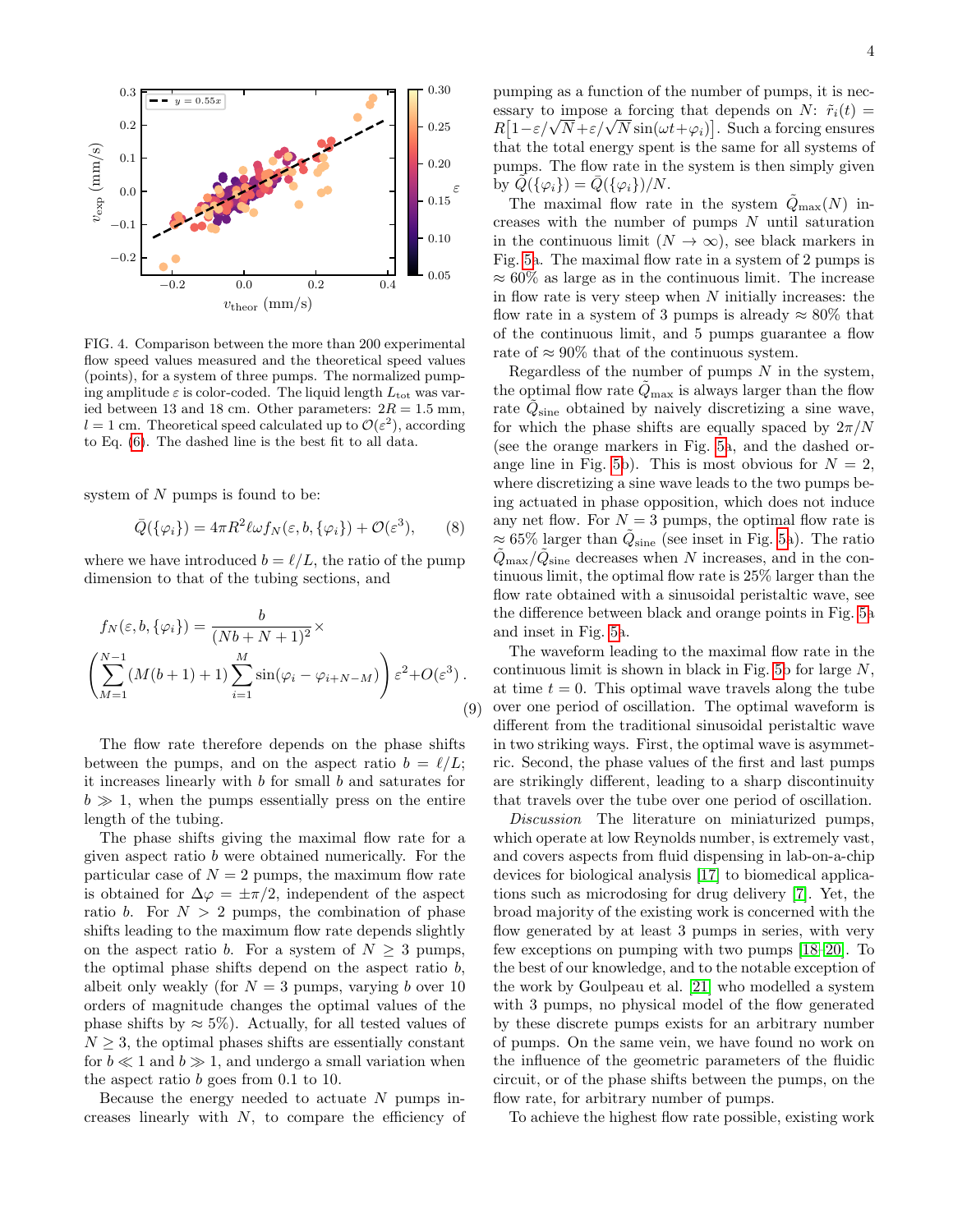

<span id="page-4-6"></span>FIG. 5. (a) For a given input energy, increasing the number of pumps in the system increases the optimal flow rate  $\tilde{Q}_{\text{max}}(N)$ (black dots), up to a limit corresponding to the continuous case  $N \to \infty$ . The optimal flow rate is always larger than the flow rate obtained by naively discretizing a sine wave, where the phase shifts are equally spaced by  $2\pi/N$  (orange dots). Inset: ratio between the optimal flow rate  $\tilde{Q}_{\text{max}}(N)$ , and the flow rate  $\tilde{Q}_{\text{sine}}(N)$  obtained by discretizing a sine wave, as a function of  $N$ . (b) Waveform leading to the maximum flow in a system of N pumps with  $N = 30$ . Increasing N further does not change the waveform.

usually sets the phase shifts to arbitrary, intuitive values, and then measures the flow rate as a function of the frequency of actuation of the pumps, see e.g. [\[20,](#page-5-9) [22](#page-5-11)[–25\]](#page-5-12). At low Reynolds number however, both quantities are proportional; deviation from proportionality indicates either a change of regime to high Reynolds number, or reveals the presence of a compliance in the microsystem, which induces a phase shift between the applied actuation signal and the real mechanical actuation. This difference between the applied actuation and the real actuation is probably at the origin of surprising results, such as obtaining a maximum flow rate in a system of two pumps when they are supposedly actuated in phase ( $\Delta \varphi = 0$ ) or in phase opposition  $(\Delta \varphi = \pi)$  [\[20\]](#page-5-9), in direct contradiction with the reversibility of flows at low Reynolds number. Our results show that, in the low Reynolds regime, valveless pumping with two pumps is optimal for phase shifts between the pumps  $\Delta \varphi = \pm \pi/2$ , and we provide

the exact analytical expression of pumping efficiency as a function of the geometric parameters of the problem. Theoretical and experimental results are in good agreement, see Figs. [3](#page-2-0) and [4.](#page-3-0)

The flow due to a simple peristaltic wave travelling along a tube can be analytically calculated, see [\[26,](#page-5-13) [27\]](#page-5-14), with a number of applications. Original ideas making use of peristaltic waves were put forth, e.g. for the swimming of microorganisms [\[28,](#page-5-15) [29\]](#page-5-16). The optimization of peristaltic wave shapes at low Reynolds number has been studied numerically using variational methods [\[30\]](#page-5-17) and, more recently, boundary integral methods [\[31\]](#page-5-18). Here, we obtained numerical results on the optimal peristaltic wave shape at low Reynolds number by studying a system of N discrete pumps, and let  $N \to \infty$ , see Fig. [5.](#page-4-6) The non-trivial optimal peristaltic shape we find leads to a flow rate larger by 25% than that due to a sinusoidal peristaltic wave. Moreover, in the discrete case of a small number of pumps, the difference between the optimal flow rate and the flow rate obtained by naively discretizing a sine wave is even larger: for  $N = 3$  pumps, the optimal flow rate is  $\approx 65\%$  larger than that obtained with a discretized sine wave.

Finally, note that the results presented here are valid for a system of N pumps actuated independently of each other, in a regime where the imposed actuation is instantaneously transmitted to the fluid. They do not take into account effects due to the elasticity of the tubing enclosing the fluid. Elasticity introduces a compliance in the system as mentioned above, and can also lead to two neighboring pumps not being independent of each other: if the pumps are too close to each other, closing one pump will open the neighboring one. The analysis of such intricate effects is left for future work.

Acknowledgments We thank Roméo Antier for his contribution to the early stages of this work, and Caroline Frot for her valuable help with fabrication.

- <span id="page-4-0"></span>[1] B. J. Borrell and H. W. Krenn, in Ecology and Biomechanics: A Mechanical Approach to the Ecology of Animals and Plants, edited by A. Herrel, T. Speck, and N. P. Rowe (CRC Press, 2006) Chap. 9, pp. 185 – 212.
- <span id="page-4-1"></span>[2] J. G. Smits, [Sensors and Actuators: A. Physical](https://doi.org/10.1016/0924-4247(90)85039-7) 21, 203 [\(1990\).](https://doi.org/10.1016/0924-4247(90)85039-7)
- <span id="page-4-2"></span>[3] M. a. Unger, H. P. Chou, T. Thorsen, a. Scherer, and S. R. Quake, [Science \(New York, N.Y.\)](https://doi.org/10.1126/science.288.5463.113) 288, 113 (2000).
- <span id="page-4-3"></span>[4] D. J. Laser and J. G. Santiago, [Journal of Micromechan](https://doi.org/10.1088/0960-1317/14/6/R01)[ics and Microengineering](https://doi.org/10.1088/0960-1317/14/6/R01) 14, R35 (2004).
- <span id="page-4-5"></span>[5] P. Woias, [Sensors and Actuators B: Chemical](https://doi.org/10.1016/j.snb.2004.02.033) 105, 28 [\(2005\).](https://doi.org/10.1016/j.snb.2004.02.033)
- [6] B. D. Iverson and S. V. Garimella, [Microfluidics and](https://doi.org/10.1007/s10404-008-0266-8) [Nanofluidics](https://doi.org/10.1007/s10404-008-0266-8) 5, 145 (2008).
- <span id="page-4-4"></span>[7] A. B. Bußmann, L. M. Grünerbel, C. P. Durasiewicz, T. A. Thalhofer, A. Wille, and M. Richter, Sensors and Actuators, A: Physical 330, (2021).